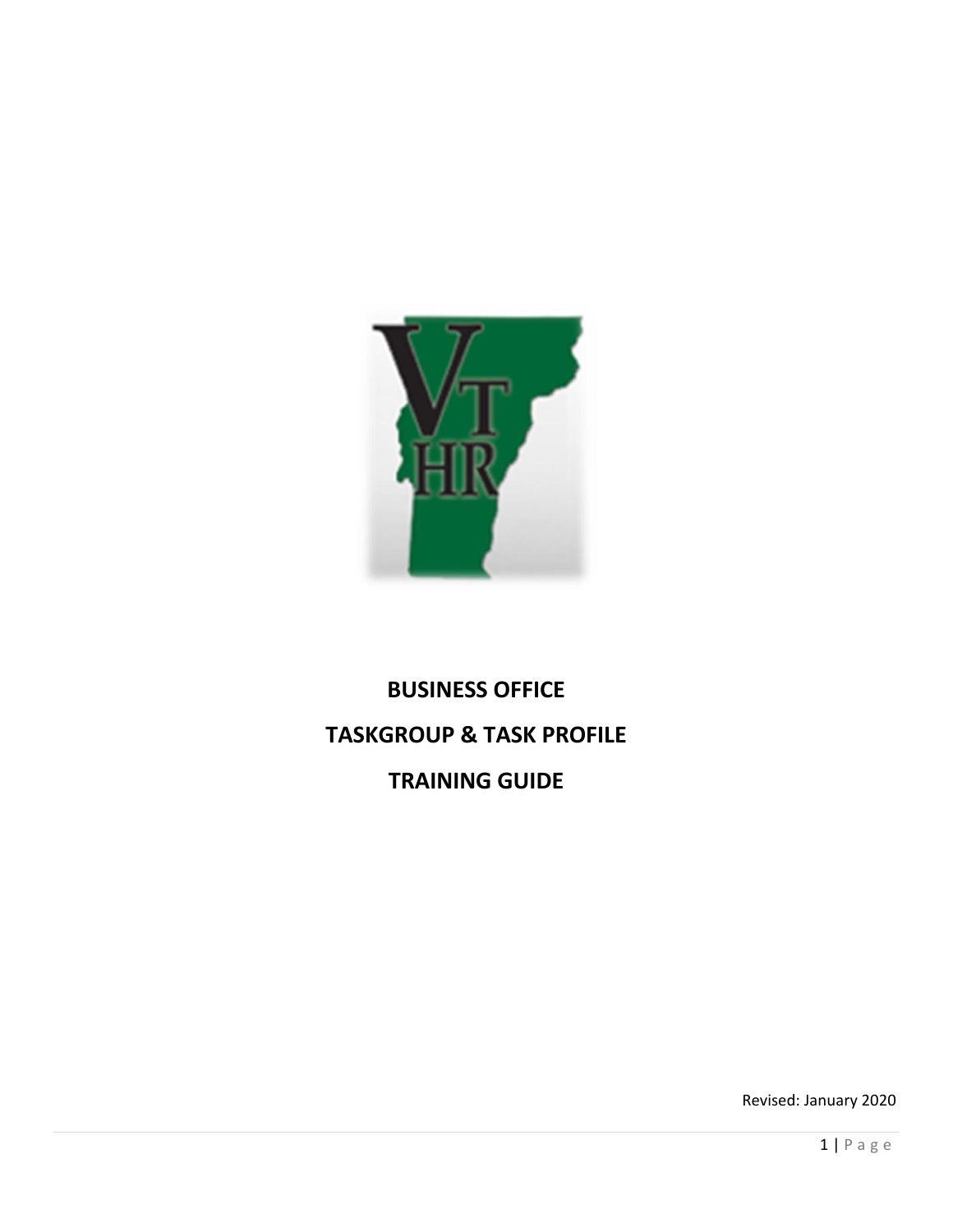## **Table of Contents**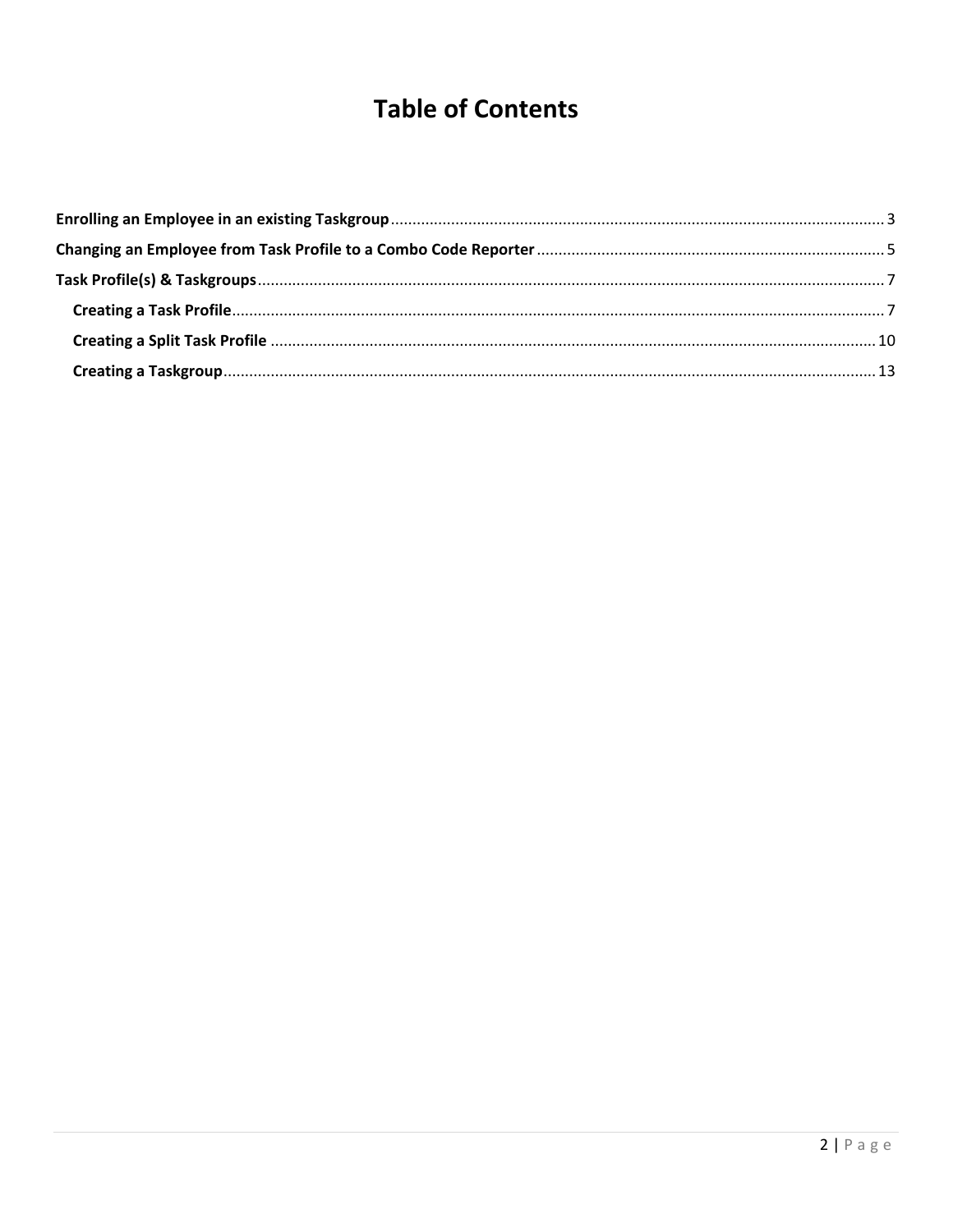### <span id="page-2-0"></span>Enrolling an Employee in an existing Taskgroup

Note: This guide is for enrolling an employee in a Taskgroup. This lesson assumes the Taskgroup already exists and has Task Profiles assigned. This procedure is required for an employee to report time using a Task Profile.

**Navigate to**: Main Menu > Time and Labor > Vermont Taskgroup Maintenance > Maintain Time Reporter Data

| Main Menu ▼<br>Favorites $\blacktriangledown$                                                 | Time and Labor $\Psi \to 0$<br>↘                     |                                    | Vermont Taskgroup Maintenance ▼ >                  | Maintain Time Reporter Data             |
|-----------------------------------------------------------------------------------------------|------------------------------------------------------|------------------------------------|----------------------------------------------------|-----------------------------------------|
| ORACLE <sup>®</sup>                                                                           |                                                      |                                    |                                                    |                                         |
|                                                                                               |                                                      |                                    |                                                    |                                         |
| <b>Maintain Time Reporter Data</b>                                                            |                                                      |                                    |                                                    |                                         |
| Enter any information you have and click Search. Leave fields blank for a list of all values. |                                                      |                                    |                                                    |                                         |
| <b>Find an Existing Value</b>                                                                 |                                                      |                                    |                                                    |                                         |
| Search Criteria                                                                               |                                                      |                                    |                                                    |                                         |
| Empl ID:                                                                                      | begins with<br>$\checkmark$                          |                                    |                                                    |                                         |
| Empl Record:                                                                                  | Ξ<br>$\checkmark$                                    |                                    |                                                    |                                         |
| Name:                                                                                         | begins with $\sim$                                   |                                    | <b>Enter Empl ID</b>                               |                                         |
| Last Name:                                                                                    | begins with $\sim$                                   |                                    | *If you do not know the Employee ID,               |                                         |
| Second Last Name:                                                                             | begins with $\sim$                                   |                                    | you can search by entering a few 1st               |                                         |
| Alternate Character Name: begins with v                                                       |                                                      |                                    | letters of the name in the Name field.             |                                         |
| Middle Name:                                                                                  | begins with $\sim$                                   |                                    |                                                    |                                         |
| □ Include History □ Correct History □ Case Sensitive                                          |                                                      |                                    | <b>Click Search</b>                                |                                         |
| Limit the number of results to (up to 300): 300                                               |                                                      |                                    |                                                    |                                         |
| Clear<br>Search                                                                               | Basic Search                                         | Save Search Criteria               |                                                    |                                         |
|                                                                                               |                                                      |                                    |                                                    |                                         |
| Favorites $\blacktriangledown$<br>Main Menu $\blacktriangledown$                              |                                                      |                                    |                                                    |                                         |
|                                                                                               | $\mathcal{P}$<br>Time and Labor $\blacktriangledown$ | $\rightarrow$                      | Vermont Taskgroup Maintenance ▼ >                  | Maintain Time Reporter Data             |
| ORACLE <sup>®</sup>                                                                           |                                                      |                                    |                                                    |                                         |
|                                                                                               |                                                      |                                    |                                                    |                                         |
|                                                                                               |                                                      |                                    |                                                    |                                         |
| Maintain Time Reporter Data                                                                   |                                                      |                                    |                                                    |                                         |
|                                                                                               |                                                      |                                    |                                                    |                                         |
| <b>Charlene Flinn</b>                                                                         |                                                      |                                    | ID: 12326<br><b>Empl Record:</b>                   | $\mathbf 0$                             |
| Organizational Relationship: Employee                                                         |                                                      |                                    | <b>Badge Detail</b><br><b>Group Membership</b>     |                                         |
| <b>Time Reporter Data</b>                                                                     |                                                      |                                    | Find   View All                                    | First $\bigcirc$ 1 of 1 $\bigcirc$ Last |
| *Effective Date:                                                                              | ÞŪ<br>05/01/2014                                     |                                    | Status:<br>Inactive                                | $+$ $-$                                 |
| <b>Elapsed Time Template:</b>                                                                 | VT_TASKPRF<br>Q                                      | <b>Task Profile Time Reporting</b> |                                                    |                                         |
| *Taskgroup:                                                                                   | <b>AFM-ADMIN</b><br>Q                                | AFM-Administration                 |                                                    |                                         |
| <b>Task Profile ID:</b>                                                                       | Q                                                    |                                    |                                                    |                                         |
| <b>Time Reporter Group:</b>                                                                   | 28AGR23                                              |                                    |                                                    |                                         |
| Workgroup:                                                                                    | P11EX840P                                            |                                    |                                                    |                                         |
|                                                                                               |                                                      |                                    | To enroll an Employee in a new Taskgroup,          |                                         |
|                                                                                               |                                                      |                                    | click the $\boxed{\pm}$ to add a new record (row). |                                         |
|                                                                                               |                                                      |                                    |                                                    |                                         |
|                                                                                               |                                                      |                                    |                                                    |                                         |
|                                                                                               |                                                      |                                    |                                                    |                                         |
|                                                                                               |                                                      |                                    |                                                    |                                         |
|                                                                                               |                                                      |                                    |                                                    |                                         |
|                                                                                               |                                                      |                                    |                                                    |                                         |
|                                                                                               |                                                      |                                    |                                                    |                                         |
| 闸 Save<br>oth Return to Search                                                                | $\equiv$ Notify                                      | <b>B</b> Refresh<br>犀              | Update/Display<br>Include History                  | <b>Correct History</b>                  |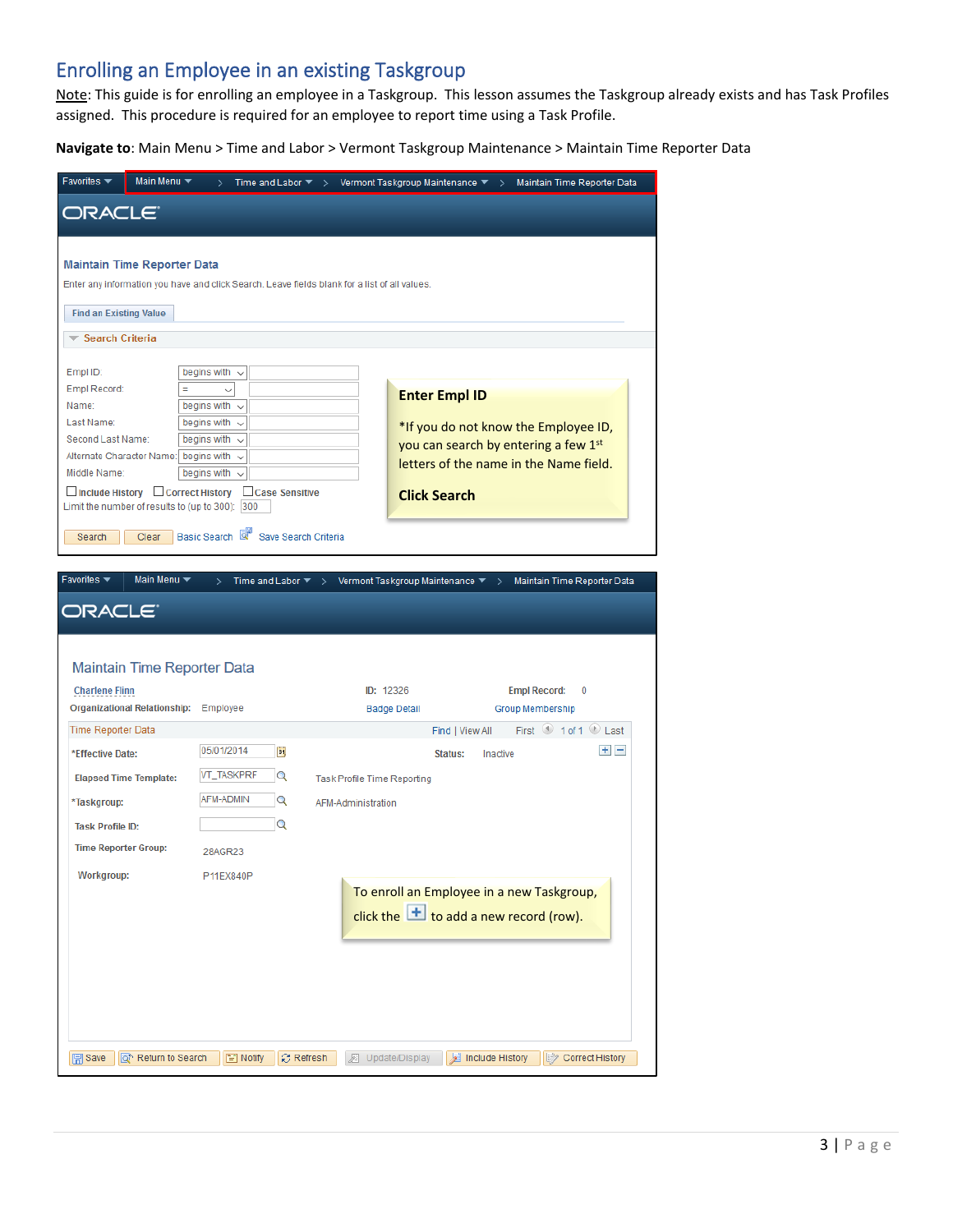| <b>Maintain Time Reporter Data</b>    |                        |                                      |                                                            |                        | Click on the Effective Date field and                 |
|---------------------------------------|------------------------|--------------------------------------|------------------------------------------------------------|------------------------|-------------------------------------------------------|
| <b>Charlene Flinn</b>                 |                        | ID: 12326                            | <b>Empl Record:</b>                                        | $\overline{0}$         | enter the start date of the pay-period                |
| Organizational Relationship: Employee |                        | <b>Badge Detail</b>                  | Group Membership                                           |                        | you want the change to take effect.                   |
| Time Reporter Data                    |                        |                                      | First $\bigcirc$ 1-2 of 2 $\bigcirc$ Last<br>Find   View 1 |                        | Enter VT TASKPRF in the Elapsed Time                  |
| *Effective Date:                      | 01/14/2020<br>BU       | <b>Status:</b>                       | Inactive                                                   | ÷                      | Template field.                                       |
| <b>Elapsed Time Template:</b>         | <b>VT_TASKPRF</b><br>Q | <b>Task Profile Time Reporting</b>   |                                                            |                        |                                                       |
| *Taskgroup:                           | AFM-ADMIN<br>Q         | AFM-Administration                   |                                                            |                        | to look up the<br>Click on the L                      |
| <b>Task Profile ID:</b>               | Q                      |                                      |                                                            |                        | Taskgroup. Type in the 1 <sup>st</sup> few letters of |
| <b>Time Reporter Group:</b>           | 28AGR23                |                                      | By adding a new row, you are                               |                        | your Taskgroup name.                                  |
| Workgroup:                            | P11EX840P              |                                      | adding a new effective dated                               |                        | Task Profile ID is not required (this is              |
|                                       |                        |                                      | row, which auto-populates                                  |                        | used to set a default task profile for the            |
|                                       |                        | with the current date.               |                                                            |                        | Employee that is different than the                   |
|                                       |                        |                                      |                                                            |                        | default for the Taskgroup.                            |
|                                       |                        |                                      |                                                            |                        | <b>Click Save</b>                                     |
|                                       |                        |                                      |                                                            |                        |                                                       |
|                                       |                        |                                      |                                                            |                        |                                                       |
|                                       |                        |                                      |                                                            |                        |                                                       |
| *Effective Date:                      | 05/01/2014<br>Ħ        | <b>Status:</b>                       | Inactive                                                   | $+$ $-$                |                                                       |
| <b>Elapsed Time Template:</b>         | VT_TASKPRF<br>Q        | <b>Task Profile Time Reporting</b>   |                                                            |                        |                                                       |
| *Taskgroup:                           | <b>AFM-ADMIN</b><br>Q  | AFM-Administration                   |                                                            |                        |                                                       |
| <b>Task Profile ID:</b>               | Q                      |                                      |                                                            |                        |                                                       |
| <b>Time Reporter Group:</b>           | 28AGR23                |                                      |                                                            |                        |                                                       |
| Workgroup:                            | P11EX840P              |                                      |                                                            |                        |                                                       |
| Return to Search<br><b>日</b> Save     | $\equiv$ Notify        | 圆 Update/Display<br><b>C</b> Refresh | Include History                                            | <b>Correct History</b> |                                                       |

**This Employee is now Successfully Enrolled into a Taskgroup.**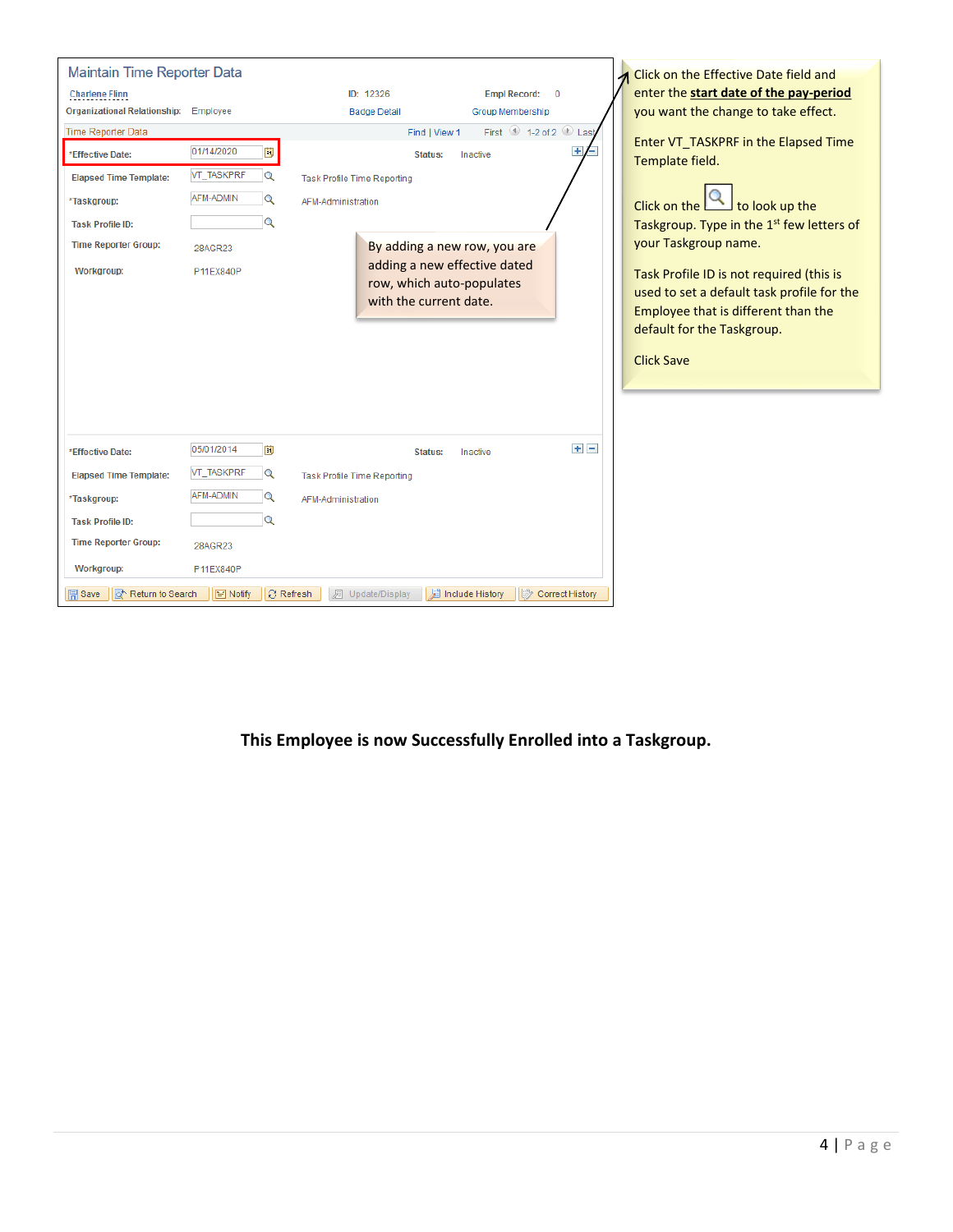## <span id="page-4-0"></span>Changing an Employee from Task Profile to a Combo Code Reporter

Note: This guide is used to change an employee who currently uses Task Profiles to use Combo Codes when reporting time.

**Navigate to**: Main Menu > Time and Labor > Vermont Taskgroup Maintenance > Maintain Time Reporter Data

| Favorites $\blacktriangledown$<br>Main Menu $\blacktriangledown$                              | $\rightarrow$                                                                                       | Time and Labor $\blacktriangledown$ > | Vermont Taskgroup Maintenance     | $\rightarrow$                                                                  | Maintain Time Reporter Data             |
|-----------------------------------------------------------------------------------------------|-----------------------------------------------------------------------------------------------------|---------------------------------------|-----------------------------------|--------------------------------------------------------------------------------|-----------------------------------------|
|                                                                                               |                                                                                                     |                                       |                                   |                                                                                |                                         |
| ORACLE <sup>®</sup>                                                                           |                                                                                                     |                                       |                                   |                                                                                |                                         |
|                                                                                               |                                                                                                     |                                       |                                   |                                                                                |                                         |
| <b>Maintain Time Reporter Data</b>                                                            |                                                                                                     |                                       |                                   |                                                                                |                                         |
| Enter any information you have and click Search. Leave fields blank for a list of all values. |                                                                                                     |                                       |                                   |                                                                                |                                         |
|                                                                                               |                                                                                                     |                                       |                                   |                                                                                |                                         |
| <b>Find an Existing Value</b>                                                                 |                                                                                                     |                                       |                                   |                                                                                |                                         |
| Search Criteria                                                                               |                                                                                                     |                                       |                                   |                                                                                |                                         |
| Empl ID:                                                                                      | begins with $\sim$                                                                                  |                                       |                                   |                                                                                |                                         |
| Empl Record:<br>Ξ                                                                             | $\checkmark$                                                                                        |                                       | <b>Enter Empl ID</b>              |                                                                                |                                         |
| Name:                                                                                         | begins with $\sim$                                                                                  |                                       |                                   |                                                                                |                                         |
| Last Name:                                                                                    | begins with $\sim$                                                                                  |                                       |                                   | *If you do not know the Employee ID,                                           |                                         |
| Second Last Name:                                                                             | begins with $\sim$                                                                                  |                                       |                                   | you can search by entering a few 1st<br>letters of the name in the Name field. |                                         |
| Alternate Character Name: begins with $\sim$<br>Middle Name:                                  | begins with<br>$\checkmark$                                                                         |                                       |                                   |                                                                                |                                         |
| □ Include History □ Correct History                                                           |                                                                                                     | $\Box$ Case Sensitive                 | <b>Click Search</b>               |                                                                                |                                         |
| Limit the number of results to (up to 300): 300                                               |                                                                                                     |                                       |                                   |                                                                                |                                         |
|                                                                                               | Basic Search <b>R</b> Save Search Criteria                                                          |                                       |                                   |                                                                                |                                         |
| Clear<br>Search                                                                               |                                                                                                     |                                       |                                   |                                                                                |                                         |
|                                                                                               |                                                                                                     |                                       |                                   |                                                                                |                                         |
| Favorites $\blacktriangledown$<br>Main Menu $\blacktriangledown$                              | $\left. \right. \right. \left. \right. \left. \right. \left. \right. \left. \right. \left. \right.$ | Time and Labor $\blacktriangledown$ > | Vermont Taskgroup Maintenance ▼ > |                                                                                | Maintain Time Reporter Data             |
| ORACLE <sup>®</sup>                                                                           |                                                                                                     |                                       |                                   |                                                                                |                                         |
|                                                                                               |                                                                                                     |                                       |                                   |                                                                                |                                         |
|                                                                                               |                                                                                                     |                                       |                                   |                                                                                |                                         |
| <b>Maintain Time Reporter Data</b>                                                            |                                                                                                     |                                       |                                   |                                                                                |                                         |
| <b>Charlene Flinn</b>                                                                         |                                                                                                     |                                       | ID: 12326                         | <b>Empl Record:</b>                                                            | $\mathbf 0$                             |
| Organizational Relationship: Employee                                                         |                                                                                                     |                                       | <b>Badge Detail</b>               | Group Membership                                                               |                                         |
| <b>Time Reporter Data</b>                                                                     |                                                                                                     |                                       |                                   | Find   View All                                                                | First $\bigcirc$ 1 of 1 $\bigcirc$ Last |
| *Effective Date:                                                                              | 05/01/2014                                                                                          | Þij                                   |                                   | Status:<br>Inactive                                                            | $+$ $-$                                 |
| <b>Elapsed Time Template:</b>                                                                 | VT_TASKPRF                                                                                          | Q                                     | Task Profile Time Reporting       |                                                                                |                                         |
| *Taskgroup:                                                                                   | AFM-ADMIN                                                                                           | Q                                     | AFM-Administration                |                                                                                |                                         |
|                                                                                               |                                                                                                     |                                       |                                   |                                                                                |                                         |
| <b>Task Profile ID:</b>                                                                       |                                                                                                     | Q                                     |                                   |                                                                                |                                         |
| <b>Time Reporter Group:</b>                                                                   | 28AGR23                                                                                             |                                       |                                   |                                                                                |                                         |
| <b>Workgroup:</b>                                                                             | P11EX840P                                                                                           |                                       |                                   | To change an Employee from Task Profile                                        |                                         |
|                                                                                               |                                                                                                     |                                       |                                   | to Combo Code, click the to add a                                              |                                         |
|                                                                                               |                                                                                                     |                                       | new record (row).                 |                                                                                |                                         |
|                                                                                               |                                                                                                     |                                       |                                   |                                                                                |                                         |
|                                                                                               |                                                                                                     |                                       |                                   |                                                                                |                                         |
|                                                                                               |                                                                                                     |                                       |                                   |                                                                                |                                         |
|                                                                                               |                                                                                                     |                                       |                                   |                                                                                |                                         |
|                                                                                               |                                                                                                     |                                       |                                   |                                                                                |                                         |
|                                                                                               |                                                                                                     |                                       |                                   |                                                                                |                                         |
|                                                                                               |                                                                                                     |                                       |                                   |                                                                                |                                         |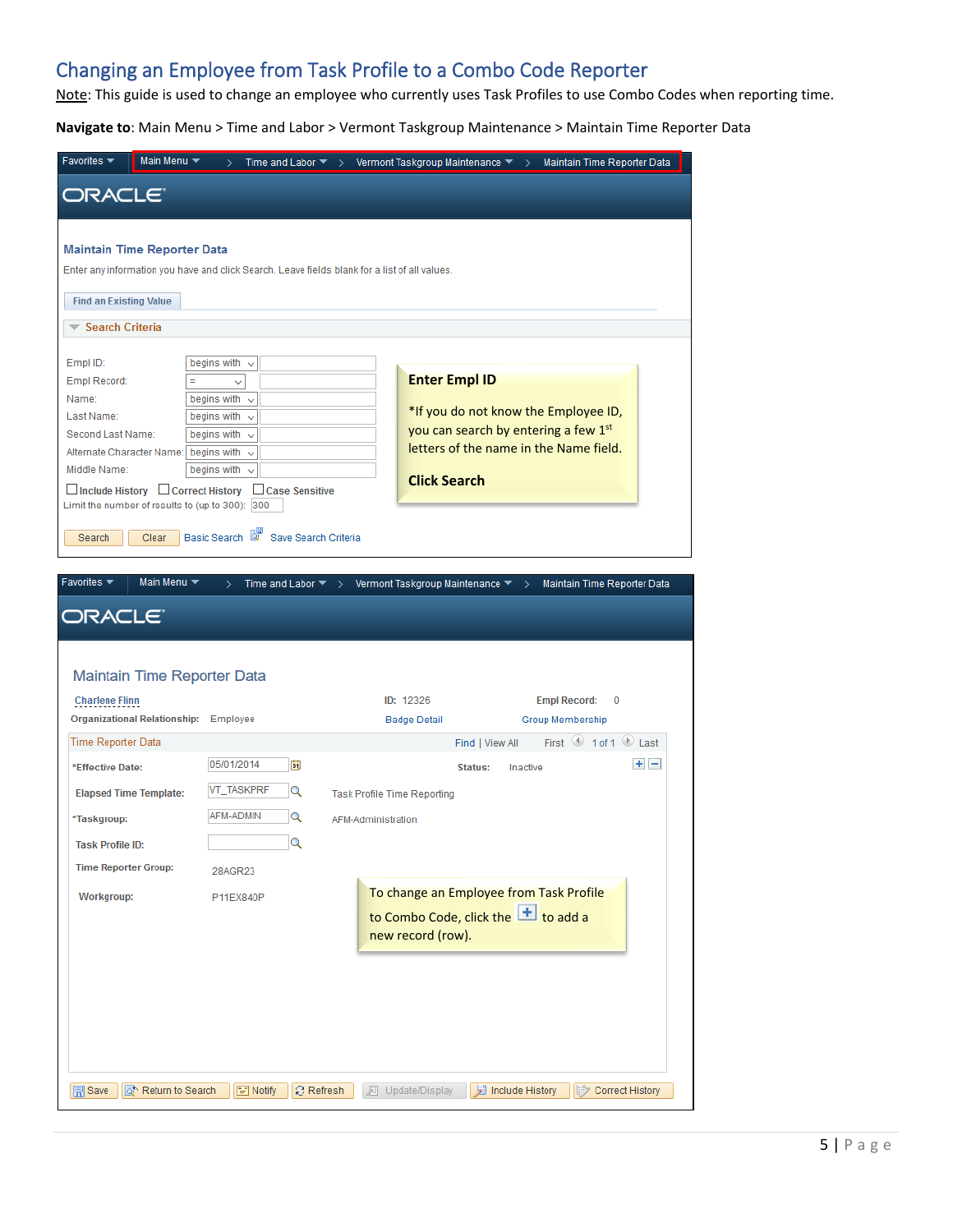

#### **This Employee is now changed from Task Profile Reporter to Combo Code Reporter.**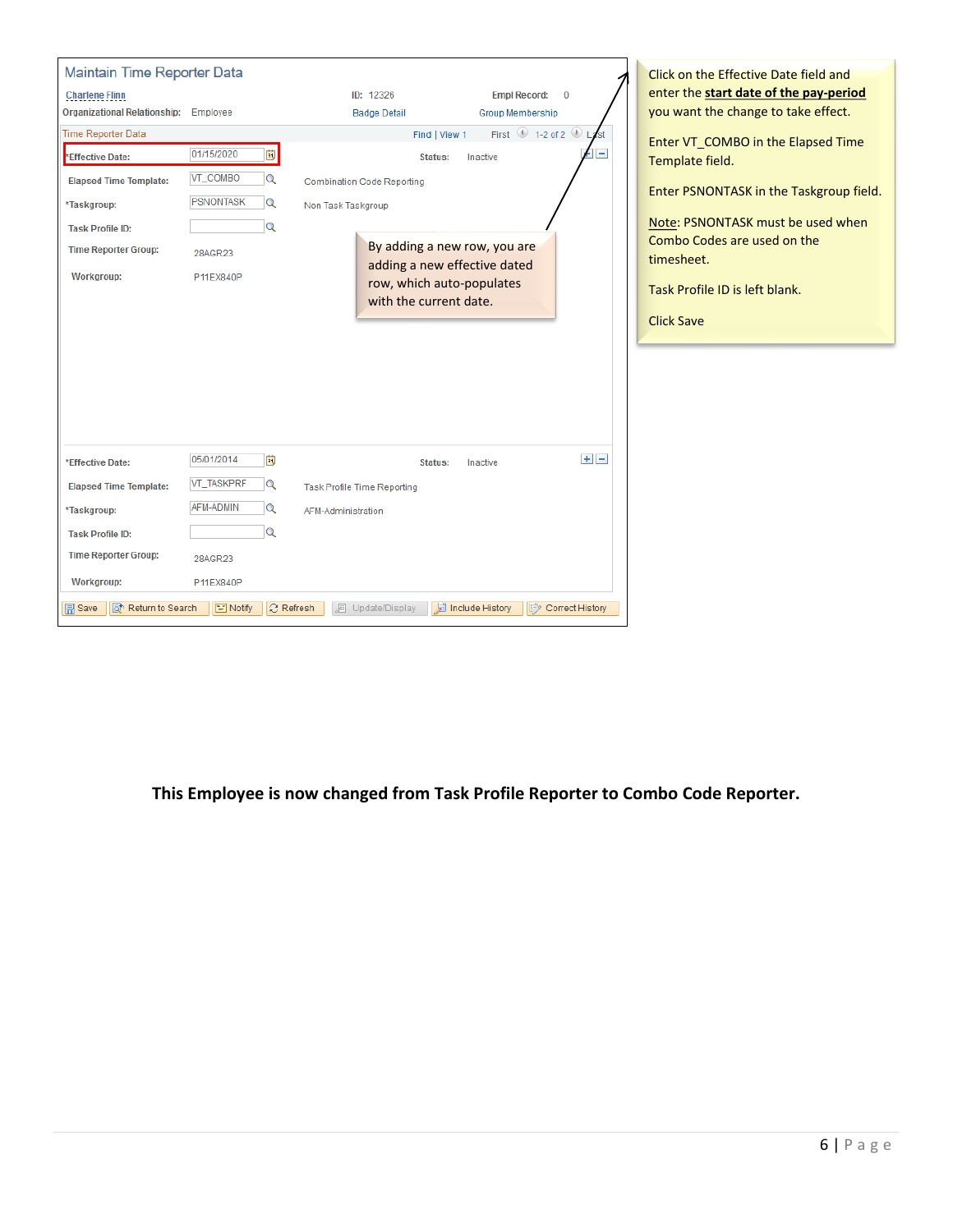## <span id="page-6-0"></span>Task Profile(s) & Taskgroups

**This section describes the steps necessary to create and maintain Task Profiles and Taskgroups.** 

#### <span id="page-6-1"></span>Creating a Task Profile

Note: With this guide you will learn how to create a Task Profile. Task Profiles are maintained by departments, specifically by the Business Office security role. A Task Profile is an alphanumeric value that is tied to one or more combo codes (one task profile may represent a fund split). Task Profiles are assigned to Taskgroups. One Task Profile can be used in several Taskgroups.

Each Taskgroup has one default Task Profile, additionally a default Task Profile can be set at the employee level. Time is charged to the Task Profile selected with the Taskgroup if (1) the employee does not select a Task Profile on the timesheet and (2) the employee does not have a default Task Profile on his/her Maintain Time Reporter page.

\*If you need to change the name of an already existing Task Profile, it is best to follow this lesson to create a new one rather than change an existing one.

**Navigate to:** Main Menu > Set Up HRMS > Product Related >Time and Labor > Task Configurations > Task Profile

| Favorites $\blacktriangledown$<br>Main Menu $\blacktriangledown$<br>$\rightarrow$                                                                                                                                                                               | Set Up HRMS $\blacktriangledown \ \gt$ Product Related $\blacktriangledown \ \gt$ Time and Labor $\blacktriangledown \ \gt$ Task Configurations $\blacktriangledown \ \gt$ | <b>Task Profile</b> |
|-----------------------------------------------------------------------------------------------------------------------------------------------------------------------------------------------------------------------------------------------------------------|----------------------------------------------------------------------------------------------------------------------------------------------------------------------------|---------------------|
| ORACLE <sup>®</sup>                                                                                                                                                                                                                                             |                                                                                                                                                                            |                     |
| <b>Task Profile</b><br>Enter any information you have and click Search. Leave fields blank for a list of all values.                                                                                                                                            |                                                                                                                                                                            |                     |
| <b>Find an Existing Value</b><br>Add a New Value<br><b>Search Criteria</b><br>$\overline{\phantom{a}}$                                                                                                                                                          |                                                                                                                                                                            |                     |
| Task Profile ID:<br>begins with $\sim$<br>begins with $\sim$<br>Description:<br>□ Include History □ Correct History<br>□ Case Sensitive<br>Limit the number of results to (up to 300): 300<br>Basic Search <b>&amp;</b> Save Search Criteria<br>Clear<br>Search | <b>Click on Add a New Value</b>                                                                                                                                            |                     |

| <b>Task Profile</b>                              | It is recommended that the Task Profile<br>ID use a unique naming convention<br>specific to your department.                                                                 |
|--------------------------------------------------|------------------------------------------------------------------------------------------------------------------------------------------------------------------------------|
| Add a New Value<br><b>Find an Existing Value</b> | Consistency in naming convention is                                                                                                                                          |
| Task Profile ID:                                 | important as this is the way to identify<br>your department's or Agency's Task<br>Profiles. For example, the Department of<br>Public Safety may choose to use; DPS<br>ADMIN. |
| Add                                              | Note: the field is limit to 10 characters<br>Click Add                                                                                                                       |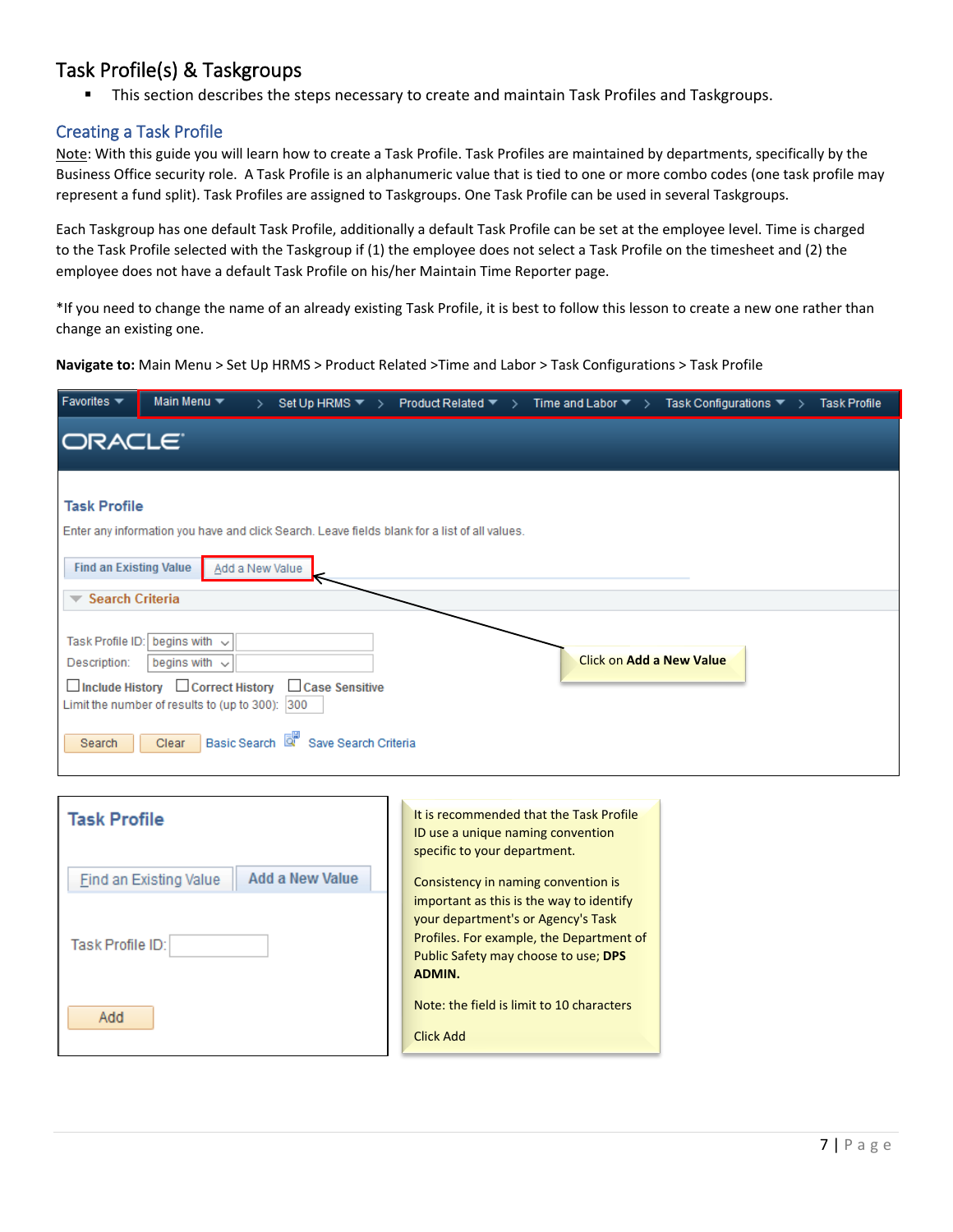| <b>Task Profile</b>               |                                                         |                                                   |                                                      |
|-----------------------------------|---------------------------------------------------------|---------------------------------------------------|------------------------------------------------------|
| <b>Task Profile ID:</b>           | <b>DPS ADMIN</b>                                        |                                                   |                                                      |
| Task Profile Information          |                                                         | Find   View All                                   | First 1 of 1 D Last                                  |
| *Effective Date:<br>*Description: | Γij<br>01/05/2020<br><b>DPS Administrative Office</b>   | *Status:<br><b>Short Description:</b>             | $+ -$<br>Active<br>$\checkmark$<br><b>DPS Admini</b> |
| *Task Template ID:                | VT_TSKPRF<br>Q<br><b>Task Profile Creation Template</b> |                                                   |                                                      |
| *Allocation Type:                 | Allocation by Percentage                                | $\checkmark$                                      | <b>Send To TCD</b>                                   |
| Allocation Detail                 |                                                         | Personalize   Find   View All   الطبية   والطبيقة | First $\bigcirc$ 1 of 1 $\bigcirc$ Last              |
| <b>Allocation Information</b>     | HR and TL Elements<br>ChartFields                       | $E = 0$                                           |                                                      |
|                                   |                                                         |                                                   | <b>Allocation Percent</b>                            |
|                                   |                                                         |                                                   | $+$<br>-<br>100.000000                               |
| 闸 Save                            | ∕<br>≣L Add                                             | Include History<br>Update/Display                 | 股<br>Correct History                                 |

Enter the **Effective Date** of your Task Profile. Note: This must be the first date of pay period.

Enter a description of the Task Profile in the **Description** field.

Enter VT\_TSKPRF in the **Task Template ID** field

**Allocation Type** should be **Allocation by Percentage**, then enter your **Allocation Percent** under the **Allocation Information** tab.

| $\mathbb{R}$ $\blacktriangleright$ Allocation Detail |                                                                      | Personalize   Find   View All   2   표 | First $\bigcirc$ 1 of 1 $\bigcirc$ Last |  |
|------------------------------------------------------|----------------------------------------------------------------------|---------------------------------------|-----------------------------------------|--|
|                                                      | Allocation Information    HR and TL Elements    ChartFields   F.E.D. |                                       |                                         |  |
| <b>Business Unit</b>                                 |                                                                      |                                       |                                         |  |
| 02140                                                |                                                                      |                                       |                                         |  |

#### Under the **HR and TL Elements tab,** Enter your **GL Business Unit**

| Allocation Detail                                           |                    | Personalize   Find   View All   2   ま | First 1 of 1 D Last |
|-------------------------------------------------------------|--------------------|---------------------------------------|---------------------|
| Allocation Information    HR and TL Elements    ChartFields | (FEED)             |                                       |                     |
| <b>Combination Code</b>                                     | <b>ChartFields</b> |                                       |                     |
|                                                             | ChartFields        |                                       |                     |

Go to the **Chartfields** tab and link on the **ChartFields** hyperlink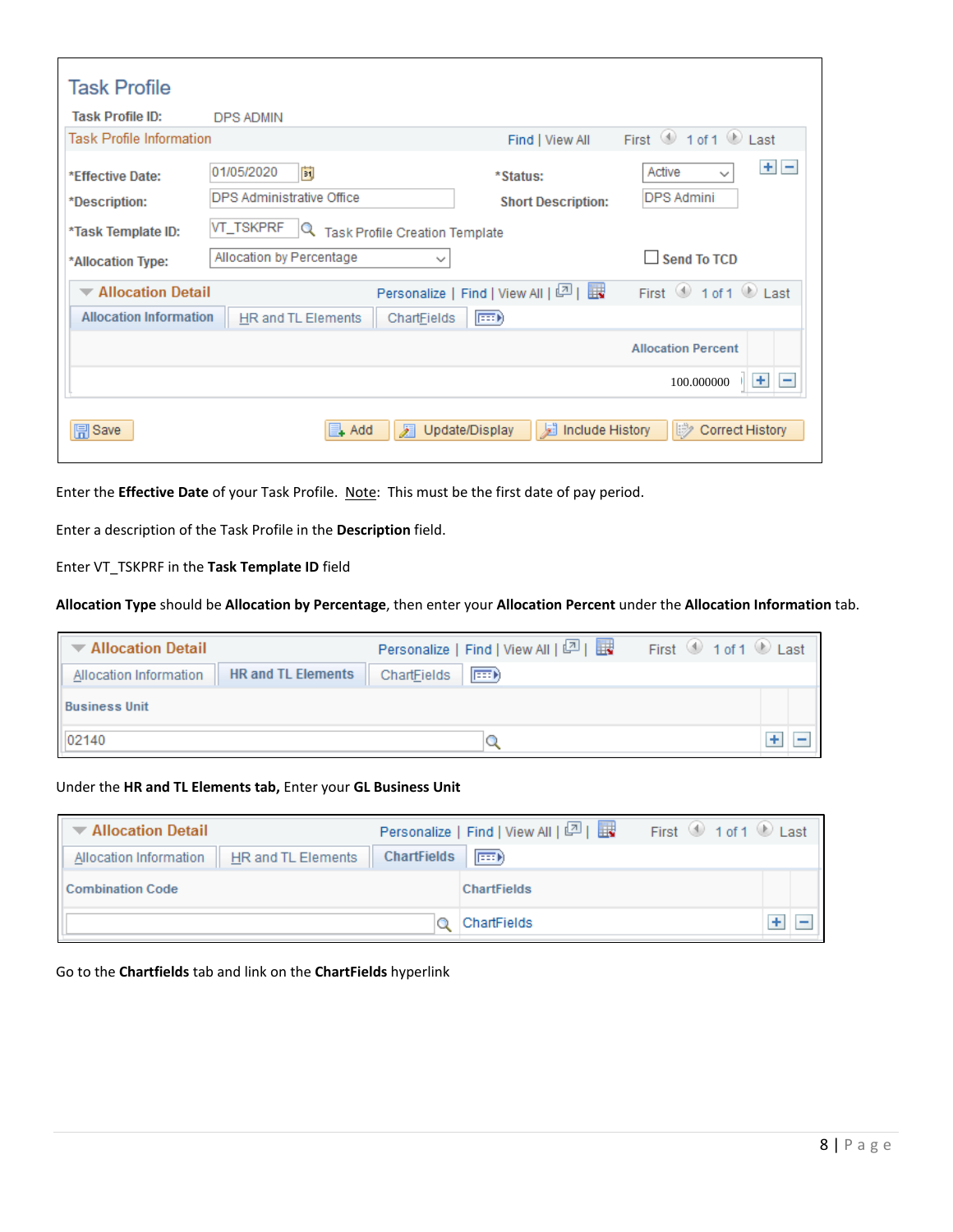| <b>ChartField Detail</b> |                  |                       |                     |                    |               |           |
|--------------------------|------------------|-----------------------|---------------------|--------------------|---------------|-----------|
|                          |                  | <b>Search Options</b> |                     |                    |               |           |
| <b>Combination Code:</b> |                  | Q                     |                     | Combination Codes  |               |           |
|                          |                  |                       |                     |                    | Search        |           |
|                          |                  |                       |                     |                    |               |           |
| <b>ChartField Detail</b> |                  |                       |                     |                    |               |           |
| Account                  | <b>Fund Code</b> | Department            | <b>Program Code</b> | <b>Class Field</b> | Project/Grant | Affiliate |
| 500000                   | Q                | ч                     | Q                   | $\mathbf Q$        | $\alpha$      | Q         |
| Ok                       | Cancel           |                       |                     |                    |               |           |

Enter the Combination Code (if you know it), otherwise enter the appropriate information in the ChartField detail section to retrieve it.

#### **Click OK**

| <b>Task Profile</b>                    |                                                  |                                        |                                               |
|----------------------------------------|--------------------------------------------------|----------------------------------------|-----------------------------------------------|
| Task Profile ID:                       | <b>DPS ADMIN</b>                                 |                                        |                                               |
| <b>Task Profile Information</b>        |                                                  | Find   View All                        | First $\bigcirc$ 1 of 1 $\bigcirc$ Last       |
| *Effective Date:<br>*Description:      | Ħ<br>01/05/2020<br>DPS Administrative Office     | *Status:<br><b>Short Description:</b>  | $+ -$<br>Active<br>$\checkmark$<br>DPS Admini |
| *Task Template ID:                     | VT_TSKPRF<br>Q<br>Task Profile Creation Template |                                        |                                               |
| *Allocation Type:                      | Allocation by Percentage<br>$\check{ }$          |                                        | Send To TCD                                   |
| $\blacktriangledown$ Allocation Detail |                                                  | Personalize   Find   View All   의   展  | First $\bigcirc$ 1 of 1 $\bigcirc$ Last       |
| Allocation Information                 | <b>ChartFields</b><br>HR and TL Elements         | $\ket{m}$                              |                                               |
| <b>Combination Code</b>                |                                                  | <b>ChartFields</b>                     |                                               |
| 000344941                              | Q                                                | ChartFields                            | ÷<br>-                                        |
| <b>開</b> Save                          | 昆 Add<br>囩                                       | 同<br>Include History<br>Update/Display | <b>Correct History</b><br>眇                   |

The **Send to TCD** is not used by the SOV**, DO NOT** check this box**.**

**Click Save.**

**Creating a Task Profile is complete**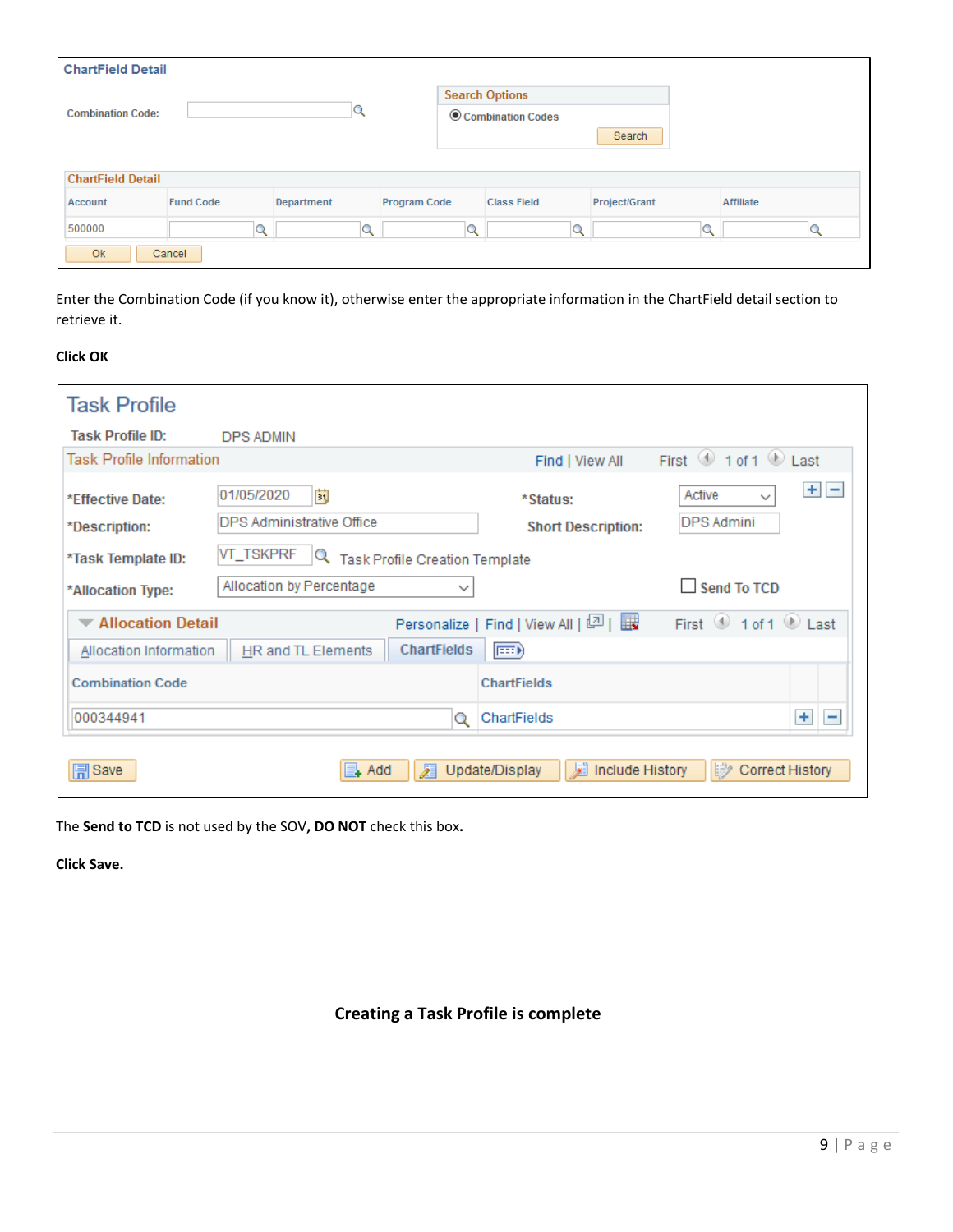#### <span id="page-9-0"></span>Creating a Split Task Profile

Note: This guide is used to create a Split Task Profile for time reporting, this allows you to use a combination of chartfield and percentages.

**Navigate to:** Main Menu > Set Up HRMS > Product Related >Time and Labor > Task Configurations > Task Profile

| Main Menu $\blacktriangledown$<br>Favorites $\blacktriangledown$<br>Set Up HRMS $\blacktriangledown$ > Product Related $\blacktriangledown$ > Time and Labor $\blacktriangledown$ > Task Configurations $\blacktriangledown$ ><br><b>Task Profile</b><br>$\rightarrow$                       |
|----------------------------------------------------------------------------------------------------------------------------------------------------------------------------------------------------------------------------------------------------------------------------------------------|
| ORACLE <sup>®</sup>                                                                                                                                                                                                                                                                          |
| <b>Task Profile</b><br>Enter any information you have and click Search. Leave fields blank for a list of all values.<br><b>Find an Existing Value</b><br>Add a New Value                                                                                                                     |
| Search Criteria                                                                                                                                                                                                                                                                              |
| Task Profile ID:<br>begins with $\sim$<br><b>Click on Add a New Value</b><br>begins with $\sim$<br>Description:<br>□ Include History □ Correct History<br>Case Sensitive<br>Limit the number of results to (up to 300): 300<br>Basic Search <b>Q</b> Save Search Criteria<br>Clear<br>Search |
| that the proposition of a constant and a large than the control of the constant of the control of the constant of the control of the control of the control of the control of the control of the control of the control of the                                                               |

| <b>Task Profile</b>                              | It is recommended that the Task Profile<br>ID use a unique naming convention<br>specific to your department.                                                                        |
|--------------------------------------------------|-------------------------------------------------------------------------------------------------------------------------------------------------------------------------------------|
| Add a New Value<br><b>Find an Existing Value</b> | Consistency in naming convention is                                                                                                                                                 |
| Task Profile ID:                                 | important as this is the way to identify<br>your department's or Agency's Task<br>Profiles. For example, the Department of<br>Public Safety may choose to use;<br><b>DPSADMSPLT</b> |
| Add                                              | Note: the field is limit to 10 characters<br>Click Add                                                                                                                              |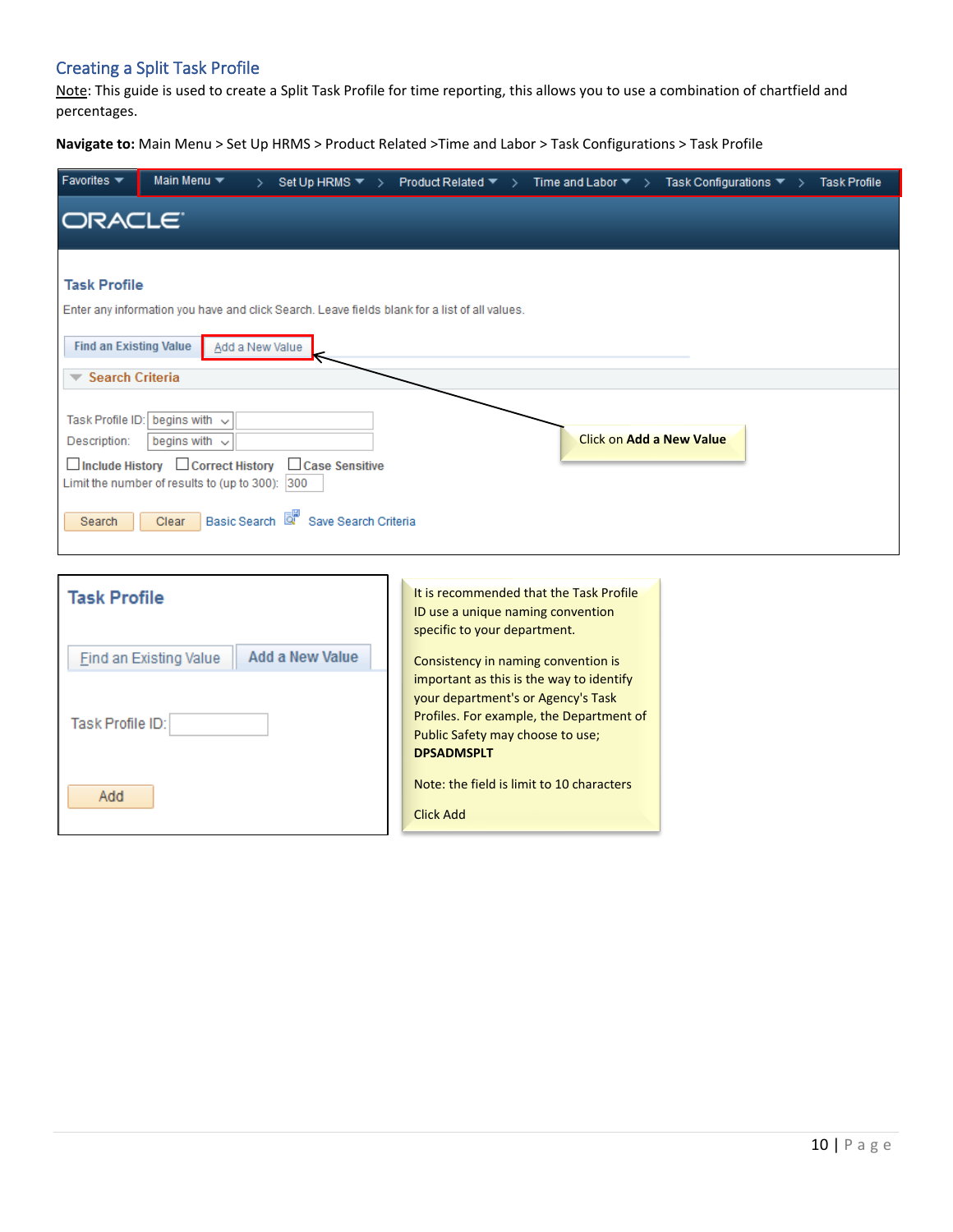| <b>Task Profile ID:</b>                                 | <b>DPSADMSPLT</b>                                                                                           |                                       |                                            |                         |
|---------------------------------------------------------|-------------------------------------------------------------------------------------------------------------|---------------------------------------|--------------------------------------------|-------------------------|
| <b>Task Profile Information</b>                         |                                                                                                             | Find   View All                       | First 1 of 1 D Last                        |                         |
| *Effective Date:<br>*Description:<br>*Task Template ID: | 01/05/2020<br>Ħ<br><b>DPS Admin Split</b><br><b>VT TSKPRF</b><br>Q<br><b>Task Profile Creation Template</b> | *Status:<br><b>Short Description:</b> | Active<br>$\checkmark$<br><b>DPS Admin</b> | $+$ $-$                 |
| *Allocation Type:                                       | Allocation by Percentage<br>$\checkmark$                                                                    |                                       | Send To TCD                                |                         |
| $\blacktriangledown$ Allocation Detail                  |                                                                                                             | Personalize   Find   View All   미국    | First $\bigcirc$ 1-2 of 2 $\bigcirc$ Last  |                         |
| <b>Allocation Information</b>                           | <b>HR</b> and TL Elements<br>ChartFields                                                                    | $ mn\rangle$                          |                                            |                         |
|                                                         |                                                                                                             |                                       | <b>Allocation Percent</b>                  |                         |
|                                                         |                                                                                                             |                                       | 50.000000                                  | $+1$<br>$\overline{ }$  |
|                                                         |                                                                                                             |                                       | 50.000000                                  | $\left  + \right $<br>- |

Enter the **Effective Date** of your Task Profile. Note: This must be the first date of pay period.

To make a change to a Task Profile, you must add an effective dated row!

Changes include:

- Adding or deleting a Task Profile ID
- Inactivating or activating a Task Group
- Modifying the description (for this we recommend just creating a new Task Profile)

Add the row by clicking on  $\left| \frac{1}{\cdot} \right|$  the button in the Task Profile Information box.

Enter a description of the Task Profile in the **Description** field.

Enter VT\_TSKPRF in the **Task Template ID** field

**Allocation Type** should be **Allocation by Percentage**, enter the **Allocation Percentage(s)** under the **Allocation Information** tab. Add additional lines for the needed number of splits. You can add  $\Box$  however many you need as long as they total 100%

The **Send to TCD** is not used by the SOV**, DO NOT** check this box**.**

Under the **HR and TL Elements tab,** Enter your **GL Business Unit** under each allocation.

| $\blacktriangledown$ Allocation Detail              | Personalize   Find   View All   2   표 | First $\bigcirc$ 1-2 of 2 $\bigcirc$ Last |
|-----------------------------------------------------|---------------------------------------|-------------------------------------------|
| <b>HR</b> and TL Elements<br>Allocation Information | ChartEields<br>(EEED)                 |                                           |
| <b>Business Unit</b>                                |                                       |                                           |
| 02140                                               |                                       |                                           |
| 02140                                               |                                       |                                           |

Go to the **Chartfields** tab and link on the **ChartFields** hyperlink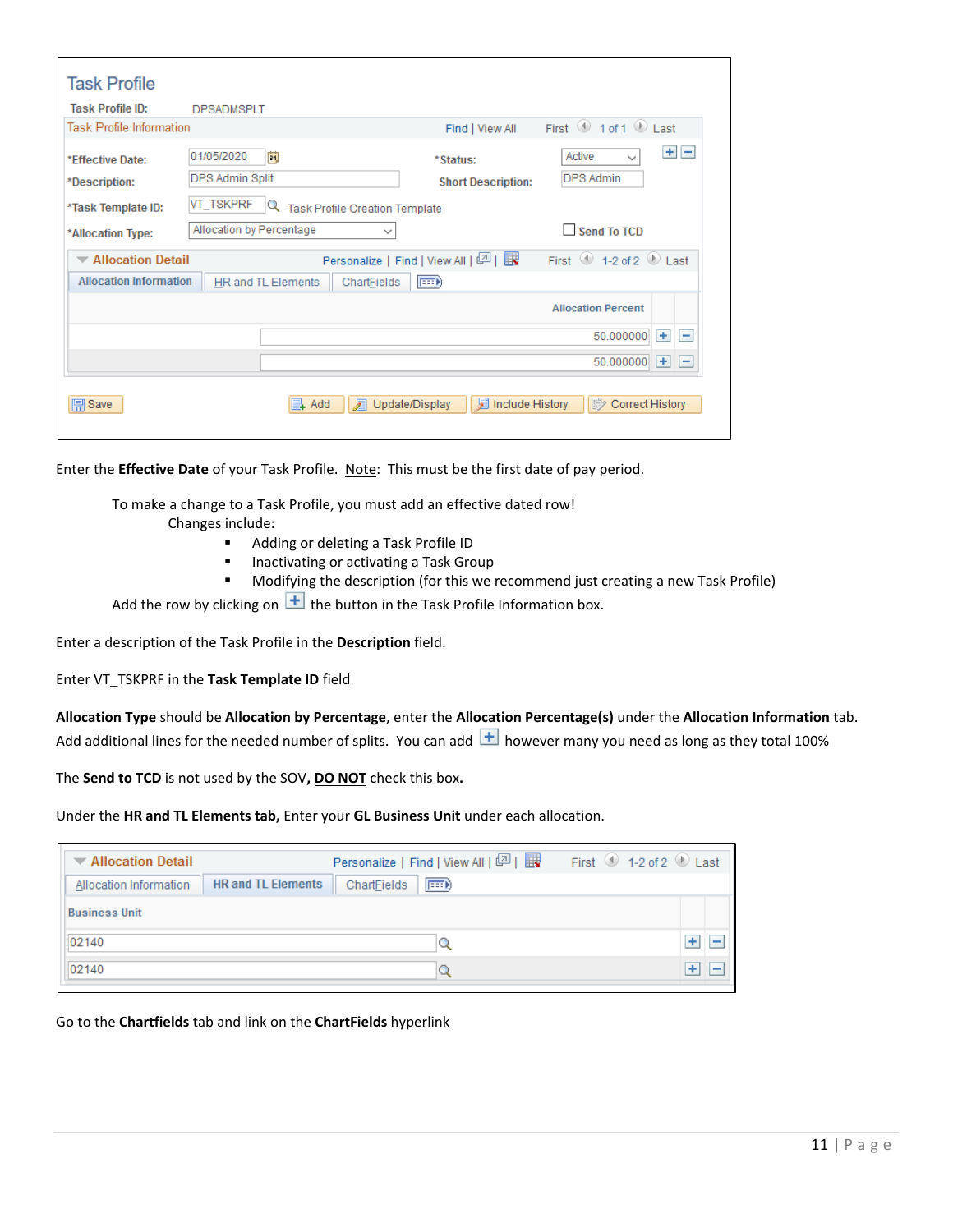| Allocation Detail                                         | Personalize   Find   View All   2   ま | First $\bigcirc$ 1 of 1 $\bigcirc$ Last |
|-----------------------------------------------------------|---------------------------------------|-----------------------------------------|
| Allocation Information   HR and TL Elements   ChartFields | (FEED)                                |                                         |
| <b>Combination Code</b>                                   | <b>ChartFields</b>                    |                                         |
|                                                           | ChartFields                           |                                         |
|                                                           |                                       |                                         |

| <b>ChartField Detail</b> |                   |                                       |                     |   |                       |   |               |   |                  |
|--------------------------|-------------------|---------------------------------------|---------------------|---|-----------------------|---|---------------|---|------------------|
|                          |                   |                                       |                     |   | <b>Search Options</b> |   |               |   |                  |
| <b>Combination Code:</b> | 000005321         | Ч                                     |                     |   | Combination Codes     |   |               |   |                  |
|                          |                   |                                       |                     |   |                       |   | Search        |   |                  |
|                          |                   |                                       |                     |   |                       |   |               |   |                  |
| <b>ChartField Detail</b> |                   |                                       |                     |   |                       |   |               |   |                  |
| <b>Account</b>           | <b>Fund Code</b>  | Department                            | <b>Program Code</b> |   | <b>Class Field</b>    |   | Project/Grant |   | <b>Affiliate</b> |
| 500000<br>Q              | 10000<br>$\alpha$ | 2140012100<br>$\overline{\mathbf{Q}}$ |                     | Q |                       | Q | 12833         | Q |                  |
| <b>Ok</b><br>Cancel      |                   |                                       |                     |   |                       |   |               |   |                  |

Enter the Combination Code (if you know it), otherwise enter the appropriate information in the ChartField detail section to retrieve it. **Click OK**

Note: You will need to go through this process for each Allocation Percentage line.

| Allocation Detail                            | Personalize   Find   View All   의   展 | First $\bigcirc$ 1-2 of 2 $\bigcirc$ Last |
|----------------------------------------------|---------------------------------------|-------------------------------------------|
| HR and TL Elements<br>Allocation Information | <b>ChartFields</b><br>$\ket{m}$       |                                           |
| <b>Combination Code</b>                      | <b>ChartFields</b>                    |                                           |
| 000005321                                    | Q ChartFields                         | -                                         |
| 000344409                                    | Q ChartFields                         | ÷۱<br>-                                   |
| <b>同</b> Save                                | $\mathbb{R}$ Add<br>Update/Display    | Include History<br>  Correct History      |

Once complete, **Click Save.**

#### **Creating a Split Task Profile is complete**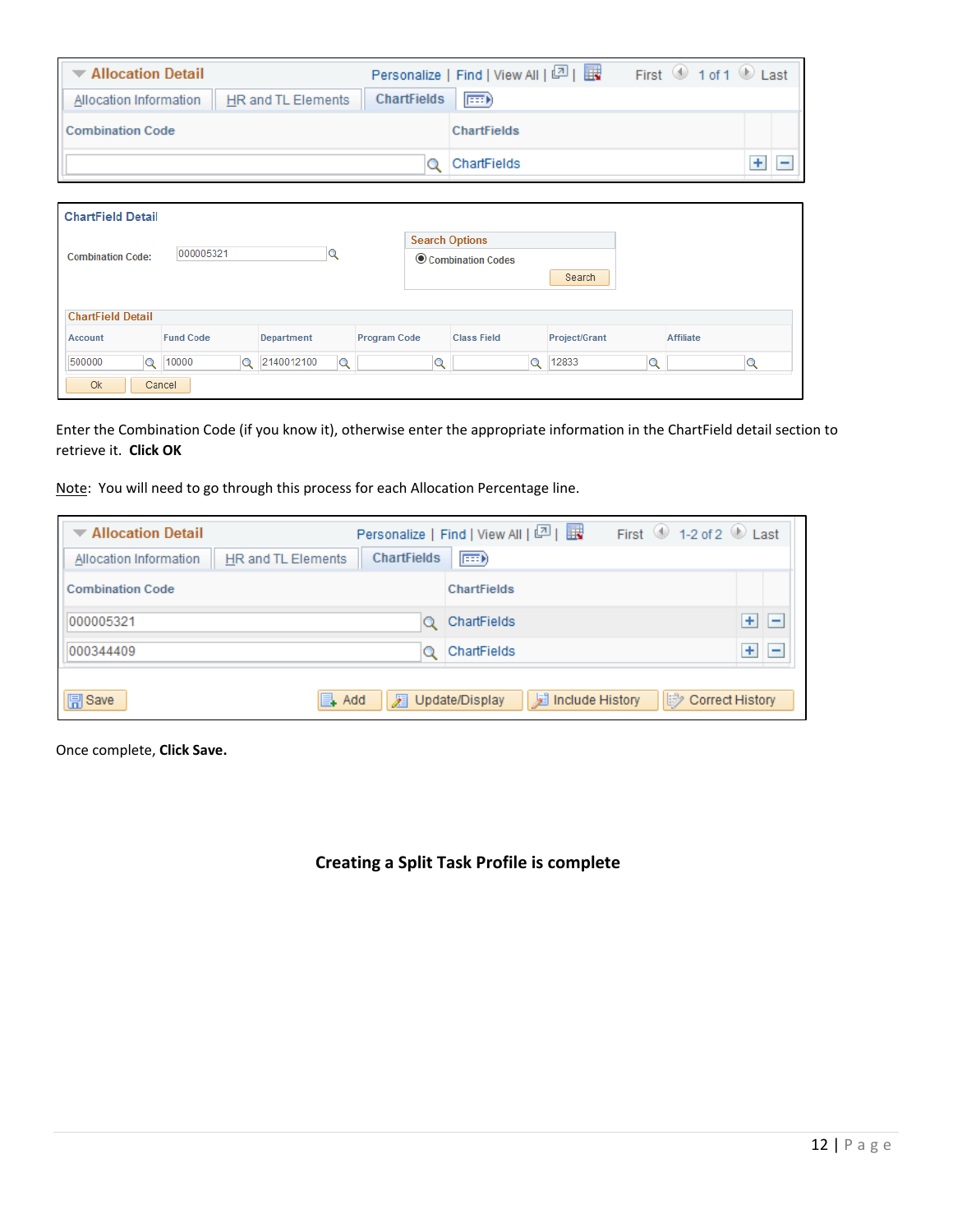#### <span id="page-12-0"></span>Creating a Taskgroup

Note: A Taskgroup is created when one or more Task Profiles need to be assigned to an Employee. Only one Taskgroup can be assigned to an Employee.

\*If you need to change the name of an already existing Taskgroup, it is best to follow this lesson to create a new one rather than change an existing one.

**Navigate to**: Main Menu > Set Up HRMS > Product Related > Time and Labor > Task Configurations > Taskgroup

| Favorites $\blacktriangledown$<br>Main Menu $\blacktriangledown$<br>Set Up HRMS ▼ > Product Related ▼ > Time and Labor ▼ > Task Configurations ▼ > Taskgroup |
|--------------------------------------------------------------------------------------------------------------------------------------------------------------|
| ORACLE <sup>®</sup>                                                                                                                                          |
| Taskgroup                                                                                                                                                    |
| Enter any information you have and click Search. Leave fields blank for a list of all values.                                                                |
| <b>Find an Existing Value</b><br>Add a New Value                                                                                                             |
| <b>Search Criteria</b><br>$\overline{\phantom{a}}$                                                                                                           |
| begins with $\sim$<br>Taskgroup:<br><b>Click on Add a New Value</b><br>Description: begins with $\sim$                                                       |
| $\Box$ Include History $\Box$ Correct History<br>Case Sensitive<br>Limit the number of results to (up to 300): 300                                           |
| Basic Search & Save Search Criteria<br>Clear<br>Search                                                                                                       |

| Taskgroup                                 | It is recommended that the Taskgroup<br>name use a unique naming convention<br>specific to your department.      |
|-------------------------------------------|------------------------------------------------------------------------------------------------------------------|
| Add a New Value<br>Find an Existing Value | Consistency in naming convention is<br>important as while your Taskgroups are<br>for use by your department, all |
| Taskgroup:                                | Taskgroups can be seen by all Business<br>office's, statewide.                                                   |
| Add                                       | Note: the field is limit to 10 characters<br><b>Click Add</b>                                                    |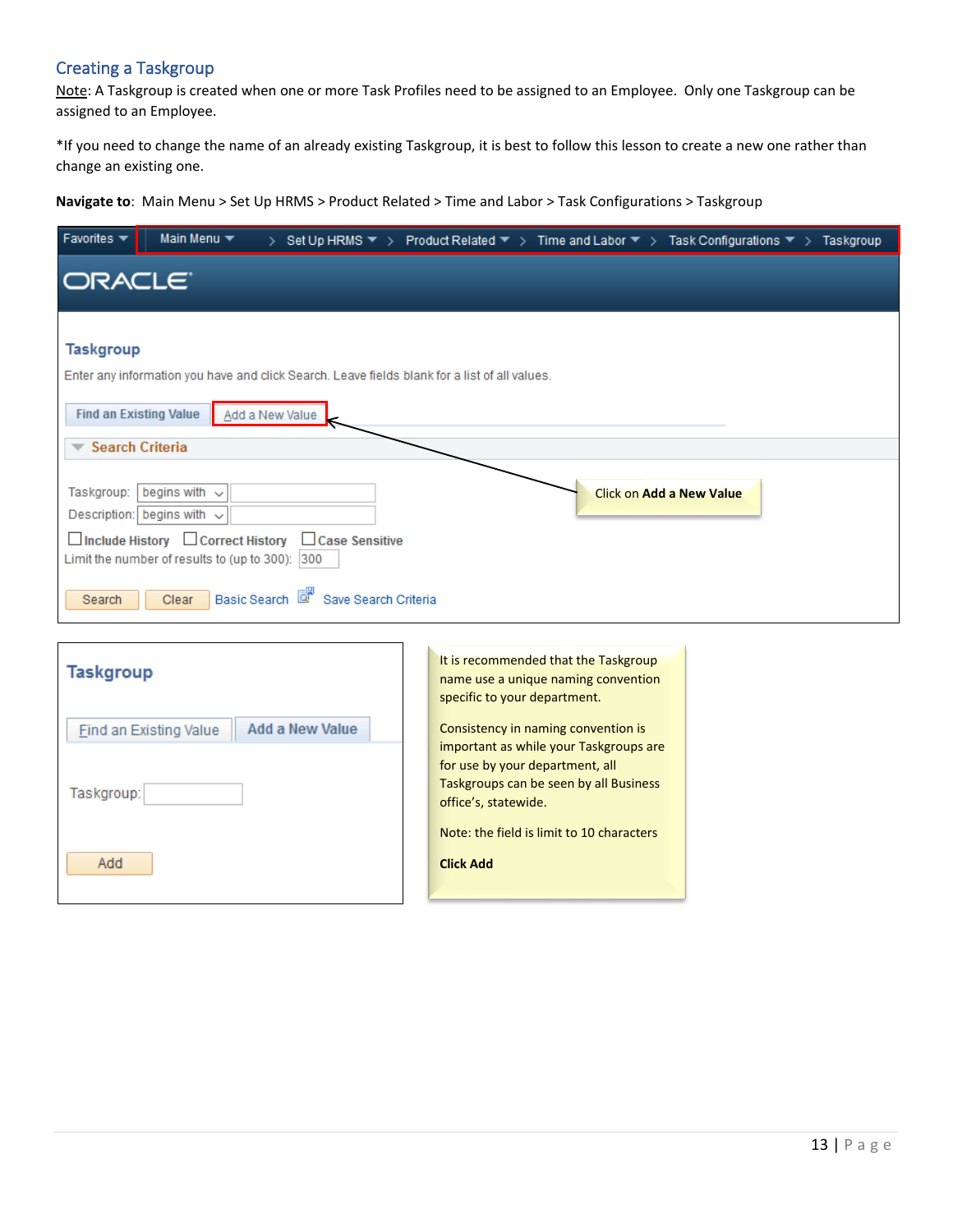| <b>Taskgroup:</b>               | <b>TESTGROUP</b>   |                   |                           |                 |                                         |                                   |
|---------------------------------|--------------------|-------------------|---------------------------|-----------------|-----------------------------------------|-----------------------------------|
| Taskgroup Information           |                    |                   | Find   View All           |                 | First 1 of 1 D Last                     |                                   |
| *Effective Date:                | 01/05/2020<br>Ëij  | *Status:          |                           | Active          | $\checkmark$                            | $+$ $-$                           |
| *Description:                   |                    |                   | <b>Short Description:</b> |                 |                                         |                                   |
| *Task Template ID:              | Q                  |                   |                           |                 | $\Box$ Commitment Accounting            |                                   |
| <b>Default Task Profile:</b>    |                    |                   |                           |                 |                                         |                                   |
| <b>Time Reporting Templates</b> |                    |                   |                           |                 |                                         |                                   |
| *Elapsed:                       | Q                  |                   |                           |                 |                                         |                                   |
| *Punch:                         | Q                  |                   |                           |                 |                                         |                                   |
| Clear Task Profile Detail       |                    |                   |                           |                 |                                         |                                   |
| <b>Valid Task Profiles</b>      |                    |                   | Personalize   Find   2    |                 | First $\bigcirc$ 1 of 1 $\bigcirc$ Last |                                   |
| *Task Profile ID                | <b>Description</b> |                   | <b>Status</b>             |                 | <b>Set As Default</b>                   |                                   |
| Q                               |                    |                   | Active                    | $\checkmark$    |                                         | $\pm$<br>$\overline{\phantom{0}}$ |
|                                 |                    |                   |                           |                 |                                         |                                   |
| <b>同</b> Save                   |                    | <b>B</b> Add<br>园 | Update/Display            | Include History | 眇                                       | Correct History                   |

Enter the **Effective Date** of your Task Profile. Note: This must be the first date of pay period.

To make a change to a Task Group, you must add an effective dated row!

Changes include:

- Adding or deleting a Task Profile ID
- Inactivating or activating a Task Group
- Modifying the description (for this we recommend just creating a new Taskgroup)

Add the row by clicking on the  $\pm$  button in the Taskgroup Information box.

Enter a description of the Taskgroup in the **Description** field. It is recommended you use a description that identifies your Business Office.

Enter VT\_TSKPRF in the **Task Template ID** field

Enter **VT\_TASKPRF** in the **Elapsed** field

Enter **PSPCH\_NONE** in the **Punch** field

Click the  $\boxed{Q}$  to look up **Task Profile ID** or enter the ID if you know it.

Click the **Set As Default** option.

Note: One Task Profile must be selected as the default. This default task profile is where the time will be charged if the employee leaves the task profile field blank on a time sheet row or if there isn't a default task profile assigned to the employee on the Maintain Time Reporter Page.

Multiple Task Profile IDs can be assigned to a Taskgroup. To add another Task Profile, click the **+** button in the Valid Task Profiles box.